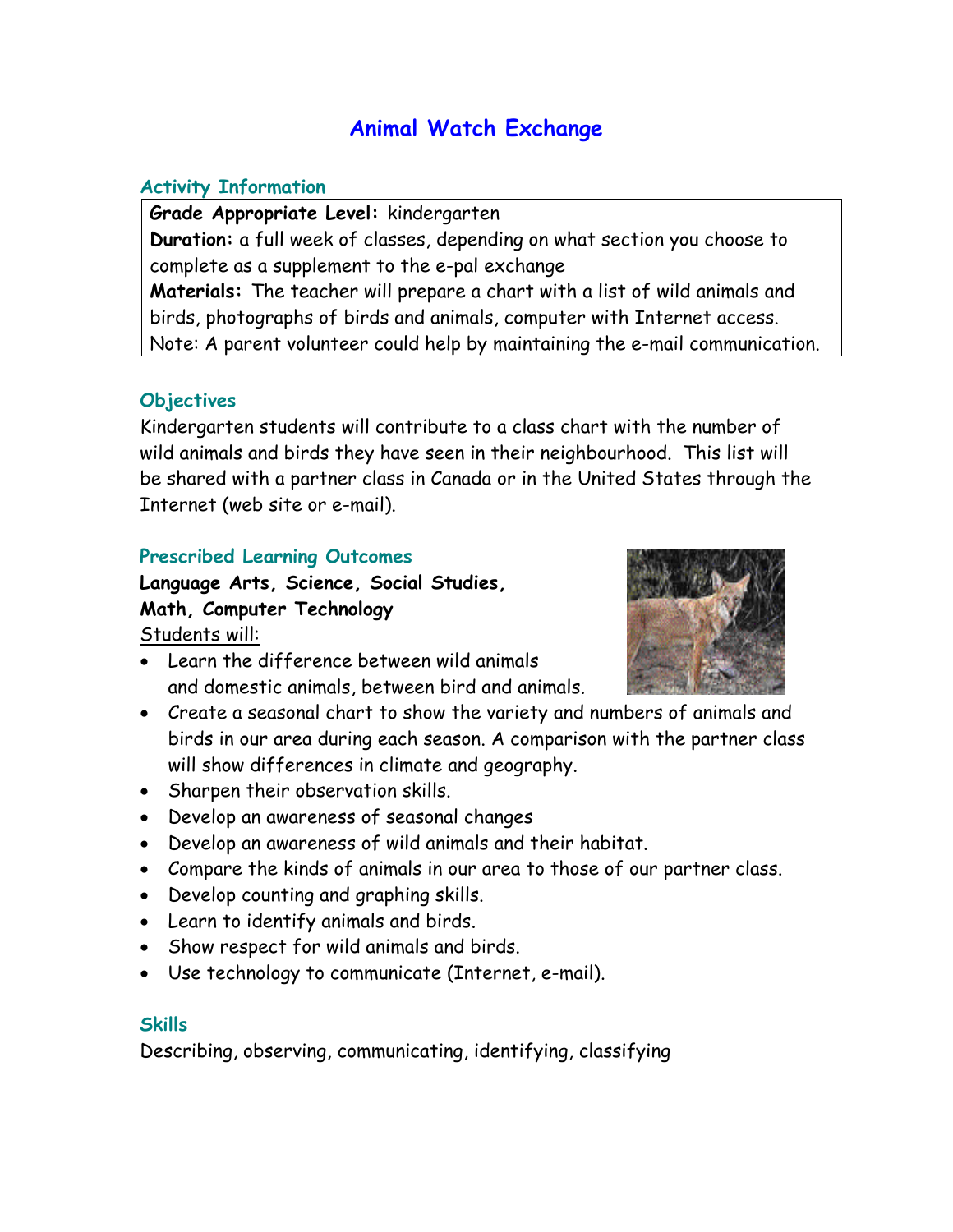# **Introductory Activity**

- Teacher will conduct a search on the Internet to find a kindergarten class to participate in this project.
- Teacher will collect photographs of animals and birds to display in the classroom. (Students can also bring some in.)
- Discuss with the students how they live and what they eat. Which animals live in our neighbourhood?
- Present general knowledge about animals and birds. Give the students a chance to contribute facts that they know.
- Invite guest speakers from a local naturalist club, go for walks in the neighbourhood to listen to sounds and do sightings, and visit a local pond or stream.

# **Suggested Instructional Strategies**

• Send a message to your partner class welcoming them to the project. Establish time periods for observations. For example: weekly, monthly or seasonally for the observation periods. A class could exchange sighting information at each seasonal



change such as fall (October), winter (January), spring (April).

- Describe the differences between birds and wild animals, wild animals and domestic animals. Discuss migration and hibernation of birds and animals. Note their seasonal activities.
- Make a tally of the animals seen by the students.
- Send the information to the partner class through the Internet. Make a chart of the partner class' observations for comparison.
- Publish this information in the school newsletter or community newspaper.
- Draw pictures and write stories of your animals and send them to your partner class.

### **Suggested Assessment Strategies**

• Observe students to see if they participate in the animal/bird watch. Do they understand what wild animals are, what differences and similarities there are between birds and animals? What do these animals eat? Where do they live? Why are these animals in town? Can the students use the chart to compare the number of sightings?